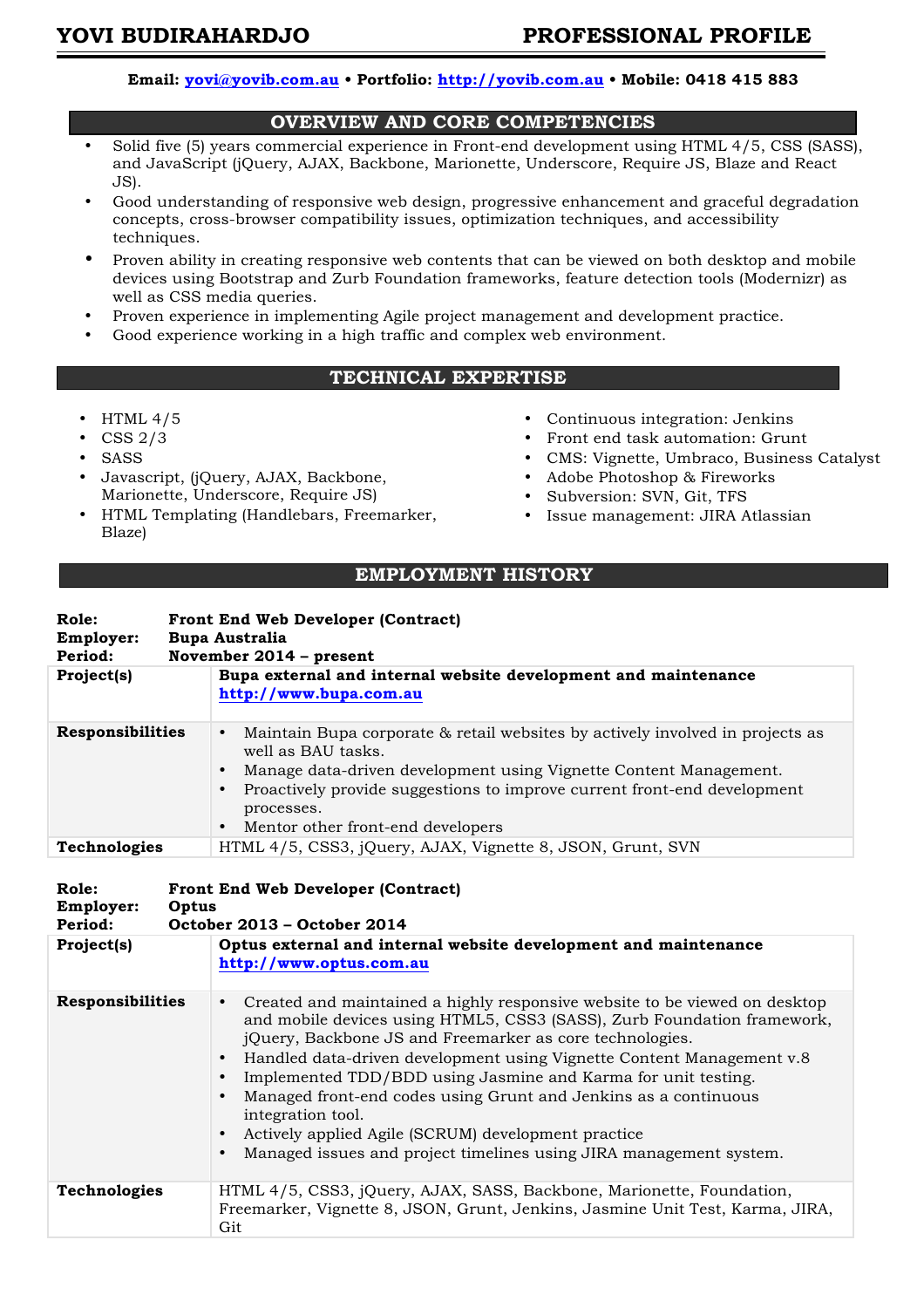| Role:<br>Employer:<br>Period: | <b>Front End Web Developer (Contract)</b><br><b>BlueArc Group/Ardent Digital</b><br>June 2013 – September 2013                                                                                                                                                                                                                                                        |
|-------------------------------|-----------------------------------------------------------------------------------------------------------------------------------------------------------------------------------------------------------------------------------------------------------------------------------------------------------------------------------------------------------------------|
| Project(s)                    | Website development using HTML5, CSS3, and Javascript (jQuery)<br>• Responsive website development using Modernizr and CSS media queries<br>Westpac Migrant Banking (http://movingtoaustralia.westpac.com.au)                                                                                                                                                         |
| <b>Responsibilities</b>       | Responsible for developing responsive websites and email newsletters.<br>Hand-coded front-end solutions based on wireframes, and visual designs<br>using standards-compliant HTML5, jQuery, and CSS3<br>• Translated and sliced PSD files into optimized front-end code for cross-browser<br>& mobile compatibility<br>Performed cross-browser testing and debugging. |
| Technologies                  | HTML 4/5, CSS3, jQuery                                                                                                                                                                                                                                                                                                                                                |
| Tools                         | Firebug, JSLint, Visual Studio 2010 & 2012, TFS, Adobe Photoshop                                                                                                                                                                                                                                                                                                      |

| Role:<br>Employer:<br>Period: | <b>Front End Web Developer (Contract)</b><br><b>Deloitte Digital Sydney</b><br>May 2013 - June 2013                                                                                                                                                                                                                                                                                                                                      |
|-------------------------------|------------------------------------------------------------------------------------------------------------------------------------------------------------------------------------------------------------------------------------------------------------------------------------------------------------------------------------------------------------------------------------------------------------------------------------------|
| Project(s)                    | iPad web application development                                                                                                                                                                                                                                                                                                                                                                                                         |
| <b>Responsibilities</b>       | Responsible for the development of iPad web app using HTML5, SASS, and<br>jQuery.<br>Middleman app is used to manage the process of building the site.<br>Responsible for web app deployment to iPad using PhoneGap Build.<br>Managed code sharing between developers using Bitbucket.<br>Responsible for creating a highly responsive website to be viewed on desktop<br>and mobile devices.<br>Debugged cross-browser user interfaces. |
| Technologies                  | HTML 4/5, SASS/SCSS, jQuery, Javasript Framework, HTML Templating                                                                                                                                                                                                                                                                                                                                                                        |
| Tools                         | Firebug, JSLint, PhoneGap, Middleman, Handlebars JS, Enquire JS, Bitbucket,<br>Adobe Photoshop                                                                                                                                                                                                                                                                                                                                           |

| Role:<br>Employer:<br>Period: | Front End Web Developer (Full Time)<br>Hollard Financial Services (http://www.hollard.com.au/Hollard-Financial-Services.aspx)<br>July 2011 - April 2013                                                                                                                                                                                                                                                                                                                                                                           |
|-------------------------------|-----------------------------------------------------------------------------------------------------------------------------------------------------------------------------------------------------------------------------------------------------------------------------------------------------------------------------------------------------------------------------------------------------------------------------------------------------------------------------------------------------------------------------------|
| Project(s)                    | • Choosi Health (http://choosi.com.au/health-insurance)<br>• Choosi Pet (http://choosi.com.au/pet-insurance)<br>RSPCA Pet Insurance (http://rspcapetinsurance.org.au)                                                                                                                                                                                                                                                                                                                                                             |
| <b>Responsibilities</b>       | Responsible for the creation, development and technical design of highly<br>engaging and effective websites, banners, email newsletters and creative in<br>HTML, CSS, AJAX and jQuery.<br>Responsible for creating fluid websites to be viewed on mobile devices.<br>$\bullet$<br>Sliced designs from Photoshop and Fireworks, and worked closely with the<br>$\bullet$<br>creative team to ensure visual requirements are met.<br>Hand-coded websites, landing pages, micro sites and eDMs with and without<br>$\bullet$<br>CMS. |
| <b>Technologies</b>           | HTML 4/5, XHTML, CSS 2/3, Javascript, jQuery Mobile, jQuery UI, AJAX, HTML5<br>Boilerplate, Modernizr, ASP.Net                                                                                                                                                                                                                                                                                                                                                                                                                    |
| Tools                         | Firebug, JSLint, Adobe Photoshop, Adobe Fireworks, Tortoise SVN, Visual Studio                                                                                                                                                                                                                                                                                                                                                                                                                                                    |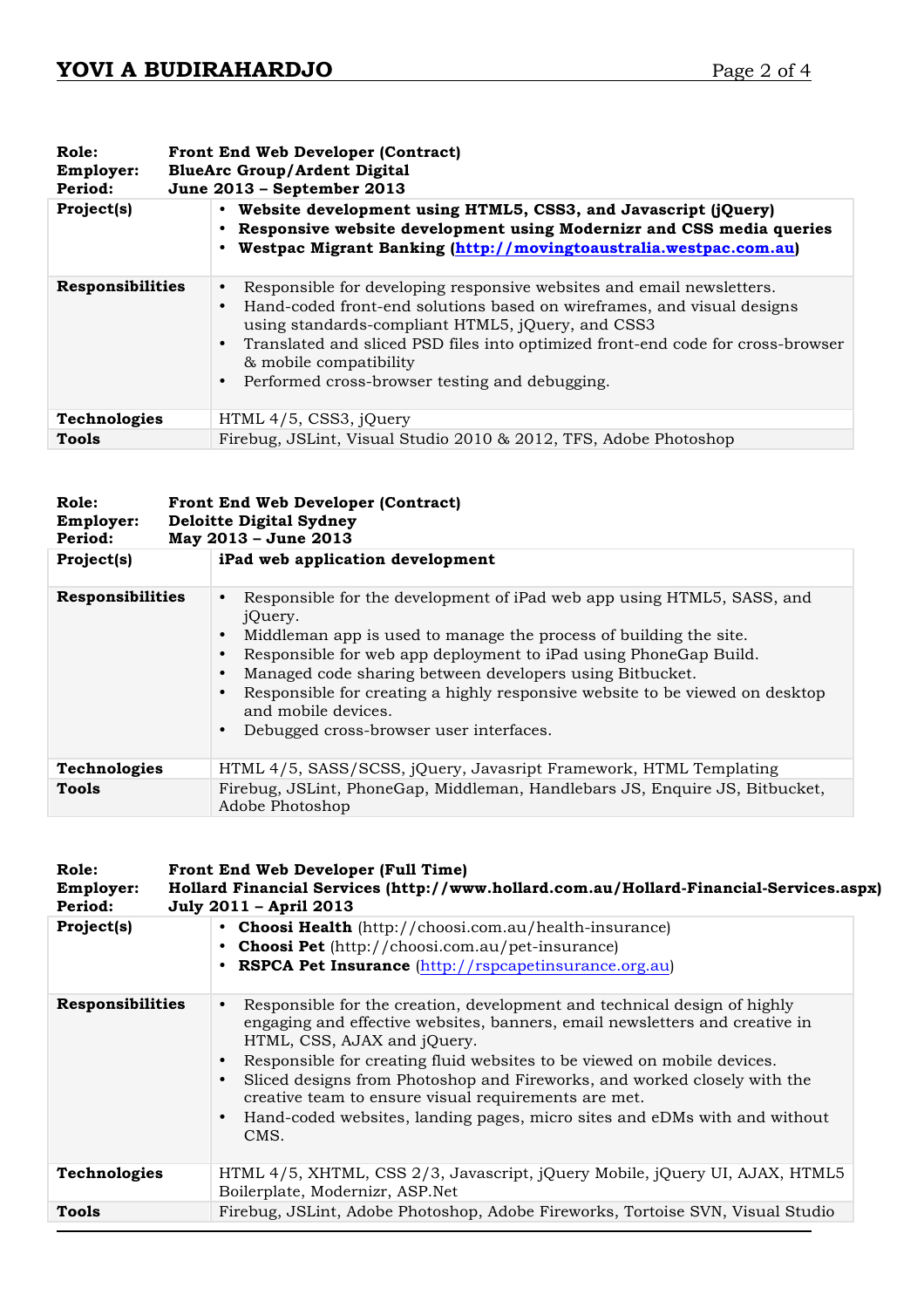# 2010, SQL Server 2008

| Role:<br>Employer:<br>Period: | <b>Front End Web Developer (Contract)</b><br>Tribal DDB Sydney (http://tribalddb.com/contact/?officeId=50)<br>April 2011 - June 2011                                                                                                                                                                                                                                      |
|-------------------------------|---------------------------------------------------------------------------------------------------------------------------------------------------------------------------------------------------------------------------------------------------------------------------------------------------------------------------------------------------------------------------|
| Project(s)                    | • Wrigley Extra (http://wrigleyextra.com.au)<br>• Volkswagen Think Blue (http://volkswagenaustralia.com.au/thinkblue)<br>• Volkswagen Touareg Magazine<br>(http://volkswagenaustralia.com.au/touaregmagazine/)<br>• Volkswagen, Telstra & Woolworths splash pages & EDMs                                                                                                  |
| <b>Responsibilities</b>       | Produced, modified or maintained emails/websites<br>٠<br>Developed web applications using HTML, CSS, Javascript and jQuery.<br>$\bullet$<br>Developed front-end code which is cross browser compatible and meet web<br>$\bullet$<br>accessibility guidelines<br>Debugged cross-browser user interfaces and performance optimisation of<br>$\bullet$<br>layout and content |
| <b>Technologies</b>           | HTML 4/5, CSS 2/3, Javascript, jQuery, AJAX                                                                                                                                                                                                                                                                                                                               |
| Tools                         | Firebug, JSLint, Macromedia Dreamweaver, Adobe Photoshop, Tortoise SVN                                                                                                                                                                                                                                                                                                    |

| Role:                | Web Developer (Full Time)                                                                                                                                                                                                                                                                                                                                                                                                                                                                                                                        |
|----------------------|--------------------------------------------------------------------------------------------------------------------------------------------------------------------------------------------------------------------------------------------------------------------------------------------------------------------------------------------------------------------------------------------------------------------------------------------------------------------------------------------------------------------------------------------------|
| Employer:<br>Period: | Lavender Communications (Digital Agency Company)<br>July 2010 - April 2011                                                                                                                                                                                                                                                                                                                                                                                                                                                                       |
| Project(s)           | • IKEA Family Microsite (http://ikeafamily.com.au)<br>• IKEA Family Kiosk<br>• OPSM (http://opsm.com.au)<br><b>Westpac &amp; Microsoft EDMs</b>                                                                                                                                                                                                                                                                                                                                                                                                  |
| Responsibilities     | Produced, modified or maintained emails/websites<br>$\bullet$<br>Developed and tested web applications using HTML, XML, CSS, Javascript<br>$\bullet$<br>and Jquery.<br>Developed front-end code which is cross browser compatible and meet web<br>$\bullet$<br>accessibility guidelines<br>Sliced designs from Photoshop into graphical images<br>Worked with back-end developers to produce technical, interactive and<br>database-driven sites<br>Debugged cross-browser user interfaces and performance optimisation of<br>layout and content |
| <b>Technologies</b>  | HTML 4/5, XHTML, CSS 2/3, Javascript, jQuery UI, AJAX, ASP.Net                                                                                                                                                                                                                                                                                                                                                                                                                                                                                   |
| Tools                | Firebug, Visual Studio 2008 & 2010, SQL Server Management Studio, Adobe<br>Photoshop, Tortoise SVN, Dynamic Messenger, Returnity                                                                                                                                                                                                                                                                                                                                                                                                                 |

| Role:     | Senior Web Developer (Full Time)                 |
|-----------|--------------------------------------------------|
| Employer: | <b>Seeclear Systems (Digital Agency Company)</b> |
| Period:   | December 2009 - March 2010                       |
| Role:     | <b>Senior IT Developer (Full Time)</b>           |
| Employer: | <b>Digitus Information System</b>                |
| Period:   | October 2008 - November 2009                     |
| Role:     | <b>Senior IT Engineer</b>                        |
| Employer: | Tesla Consulting (Indonesia) (Full Time)         |
| Period:   | December 2006 - September 2008                   |